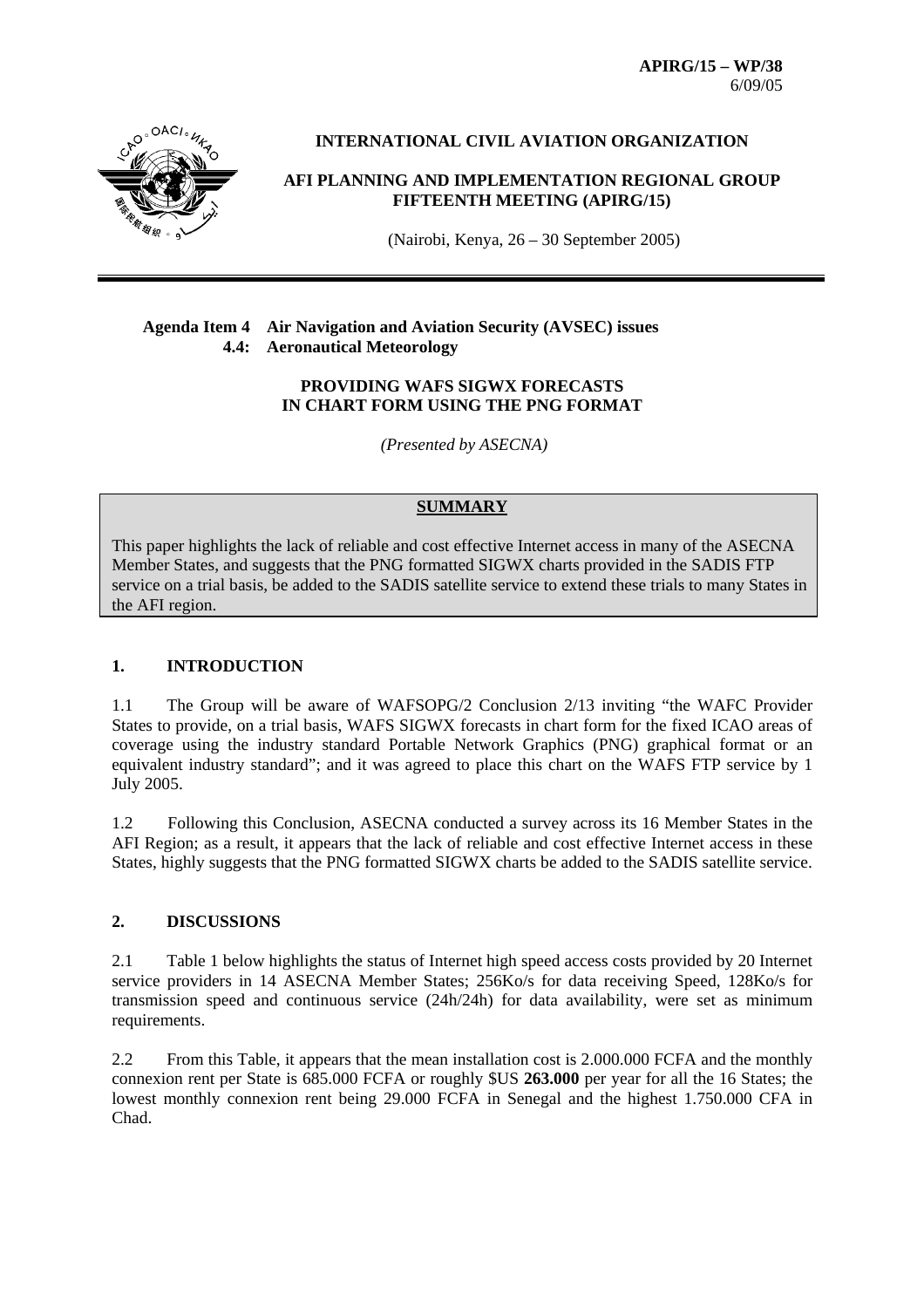2.3 Five States out of the 16 ASECNA Members States are eligible to pay the SADIS annual sharing cost. Estimated total cost from January to December 2003 as agreed at SCRAG/3 meeting, for provision of SADIS services to these 5 States, was 1.410 pounds 1.410 as follows:

|                                                                                         | Gabon:           | £824,47                                                            |  |  |  |  |
|-----------------------------------------------------------------------------------------|------------------|--------------------------------------------------------------------|--|--|--|--|
|                                                                                         | Cameroon:        | £245,25                                                            |  |  |  |  |
|                                                                                         | - Congo:         | £132,68                                                            |  |  |  |  |
|                                                                                         | - Senegal        | £104.31                                                            |  |  |  |  |
|                                                                                         | - Côte d'Ivoire: | £103,80                                                            |  |  |  |  |
| Total cost                                                                              |                  | £1410,51 or $USS2.800$ compare to $USS263.000$ for Internet annual |  |  |  |  |
| connexion cost. Moreover, the continuous 24h/24h service was not guaranteed everywhere. |                  |                                                                    |  |  |  |  |

2.4 Most of the AFI States has similar Internet access problems.

# **3. CONCLUSION**

3.1 According to these results, it appears that there is a lack of reliable and cost effective Internet access across many of the ASECNA States, so it would be highly beneficial if the PNG formatted SIGWX charts could be added to the SADIS satellite services on a trial basis to allow more states to participate to the trials validation.

3.2 It may be considered to place the SIGWX and wind/temperature charts in PNG format on the SADIS satellite service during at least five years after this validation until the Internet service can be improved in the AFI region.

#### 3.3 Action by the Group:

The Group is invited to:

- $\checkmark$  Note the information included in this paper
- $\checkmark$  Recommend that the PNG formatted WAFS SIGWX charts on trial, be added to the SADIS satellite services to allow more states to participate to the trials validation;
- $\checkmark$  Recommend that the WAFCs consider to place the SIGWX and wind/temperature charts in PNG format on the SADIS satellite service during at least five years after this validation until the Internet service can be improved in the AFI region.

– – – – –